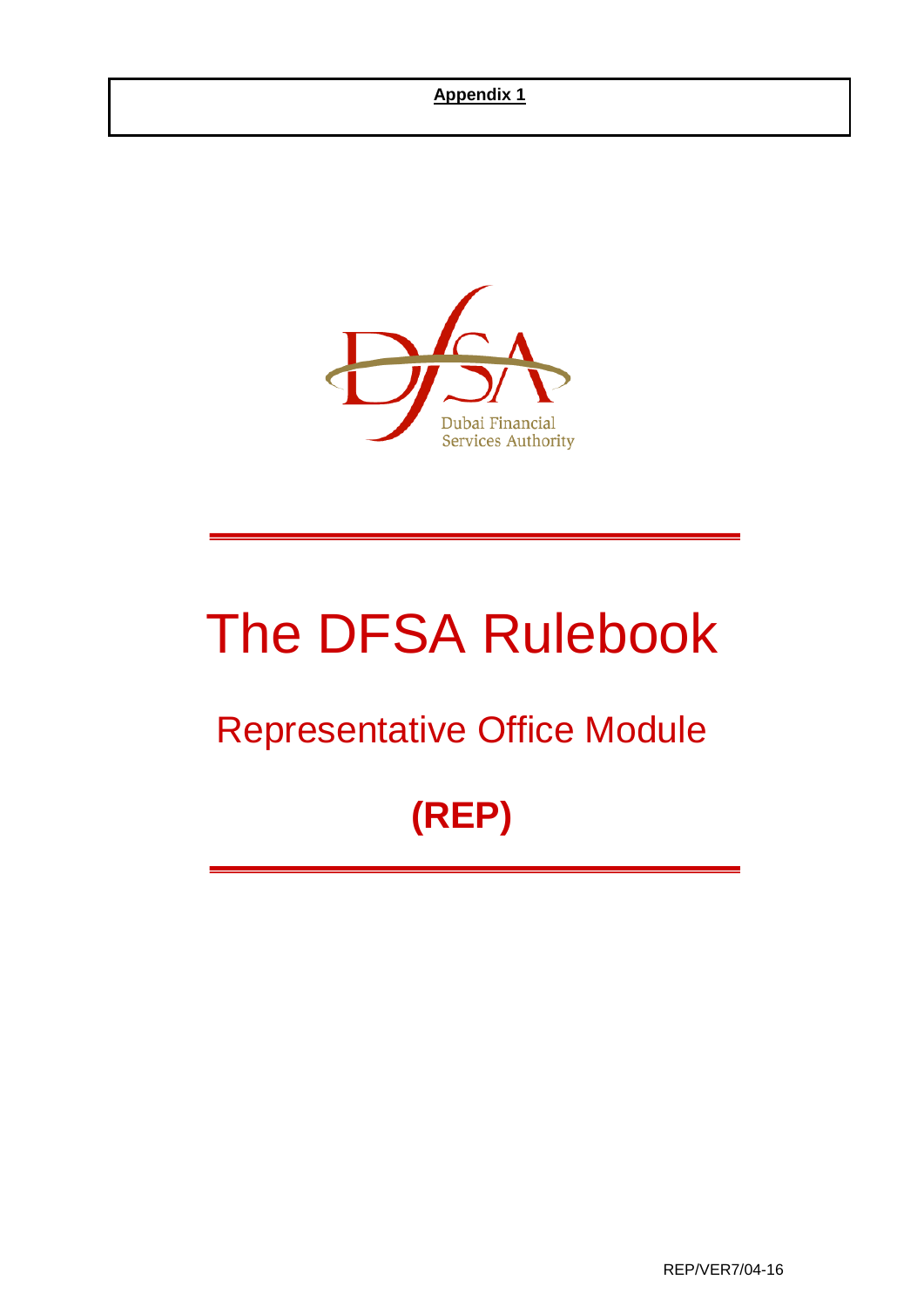

## **Contents**

The contents of this module are divided into the following chapters, sections and<br>appendices:

| $\overline{\mathbf{1}}$ |  |
|-------------------------|--|
| 1.1                     |  |
| 1.2                     |  |
| $\overline{2}$          |  |
| 2.1                     |  |
| 2.2                     |  |
| 2.3                     |  |
| 3                       |  |
| 3.1                     |  |
| 3.2                     |  |
| 4                       |  |
| 4.1                     |  |
| 4.2                     |  |
| 4.3                     |  |
| 4.4                     |  |
| 4.5                     |  |
| 4.6                     |  |
| 4.7                     |  |
| 4.8                     |  |
| 4.9                     |  |
| 5                       |  |
| 5.1                     |  |
| 5.2                     |  |
| 5.3                     |  |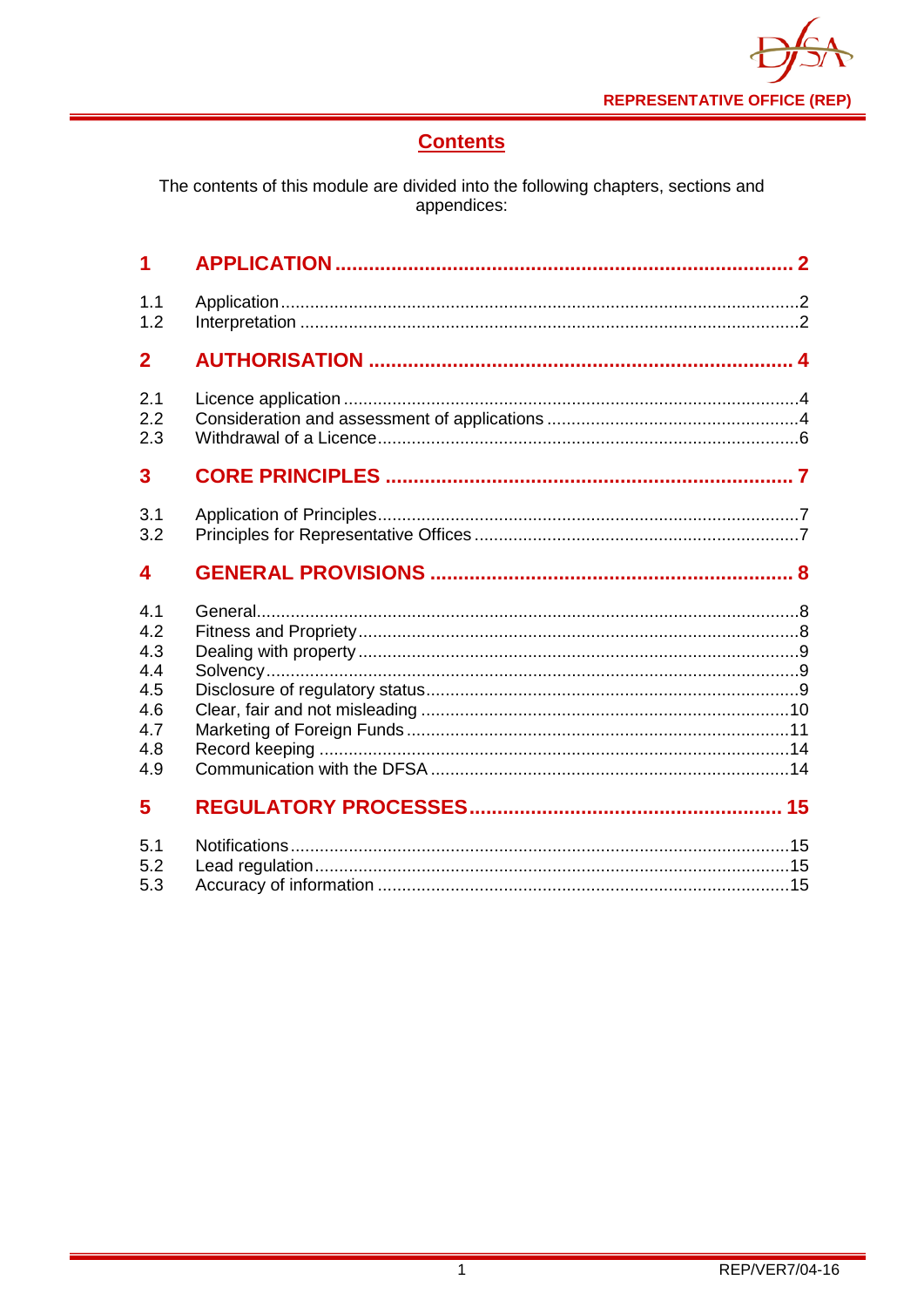

## <span id="page-2-0"></span>**1 APPLICATION**

## <span id="page-2-1"></span>**1.1 Application**

- **1.1.1** (1) This module (REP) applies to every Person who carries on, or intends to carry on, the Financial Service of Operating a Representative Office in or from the DIFC.
	- (2) Unless otherwise stated, the Rules apply to a Representative Office only with respect to activities carried on from an establishment maintained by it in the DIFC.

#### **Guidance**

- 1. Because of the limited nature of the Financial Service of Operating a Representative Office much of the DFSA Rulebook has been disapplied for Representative Offices. While most of the key provisions applying to a Representative Office are contained in this module, a Representative Office should ensure that it complies with and has regard to other relevant provisions in other applicable DFSA Rulebook Modules including AML, GEN chapters 1 to 3 and 11, CIR chapter 2 and sections 3.5 to 3.7 and FER. The application section of each Rulebook module sets out which chapters, if any, apply to a Representative Office.
- 2. A Representative Office should also ensure that it complies with and has regard to relevant provisions of the Regulatory Law 2004 and Markets Law 2012. The Regulatory Law 2004 gives the DFSA a number of important powers in relation to Authorised Firms including powers of supervision and enforcement.
- 3. The Financial Service of Operating a Representative Office is defined in GEN Rule 2.26.1. By virtue of GEN 2.2.9 and 2.26.2, the Financial Service of Operating a Representative Office is a stand alone financial service activity.
- 4. Whilst much Representative Office activity will not involve a continuing relationship with the Persons to whom marketing is directed, where such a relationship is necessary, the Representative Office will need to be careful to ensure that it does not carry on any activities other than those prescribed under GEN Rule 2.26.2.
- 5. A Representative Office which undertakes a Financial Service which is outside the scope of its Licence will be in breach of Article 42(4) of the Regulatory Law 2004. If the DFSA believes that a Representative Office is in breach of Article 42(4), it may take steps which may include withdrawal of authorisation and formal enforcement action under the Regulatory Law 2004.

## <span id="page-2-2"></span>**1.2 Interpretation**

#### **Guidance**

- 1. Every provision of REP and any other module of the Rulebook should be interpreted in the light of its purpose. The purpose of any provision is to be gathered first and foremost from the text of the provision in question and its context among other relevant provisions.
- 2. Where this section refers to a provision, this means every type of provision, including Rules and Guidance.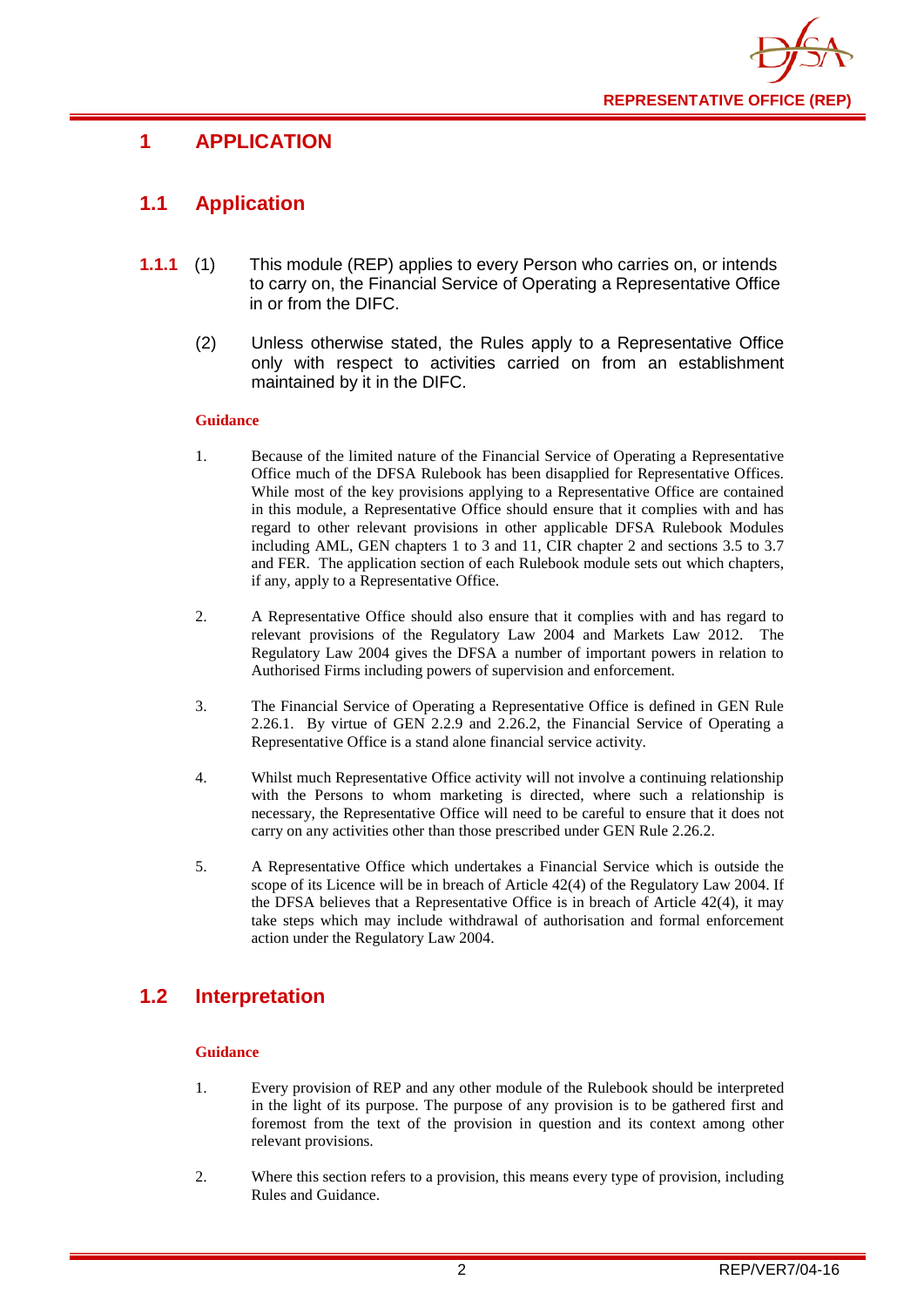

- 3. Where reference is made in REP to another provision of the Rulebook or to another provision of DIFC legislation, it is a reference to that provision as amended from time to time.
- 4. Unless the contrary intention appears:
	- a. words in the Rulebook importing the masculine gender include the feminine gender and words importing the feminine gender include the masculine; and
	- b. words in the Rulebook in the singular include the plural and words in the plural include the singular.
- 5. If a provision in the Rulebook refers to a communication, notice, agreement, or other documents 'in writing' then, unless the contrary intention appears, it means in legible form and capable of being reproduced on paper, irrespective of the medium used. Expressions related to writing must be interpreted accordingly.
- 6. Any reference to 'dollars' ('\$') is a reference to United States Dollars unless the contrary intention appears.
- 7. References to Articles made throughout the Rulebook are references to the Regulatory Law 2004 unless otherwise stated.
- 8. Unless stated otherwise, a day means a calendar day. If an obligation falls on a calendar day which is either a Friday or Saturday or an official State holiday in the DIFC, the obligation must take place on the next calendar day which is a business day.

#### **Defined terms**

9. Defined terms are identified throughout the Rulebook by the capitalisation of the initial letter of a word or phrase and are defined in the Glossary (GLO). Unless the context otherwise requires, where capitalisation of the initial letter is not used, an expression has its natural meaning.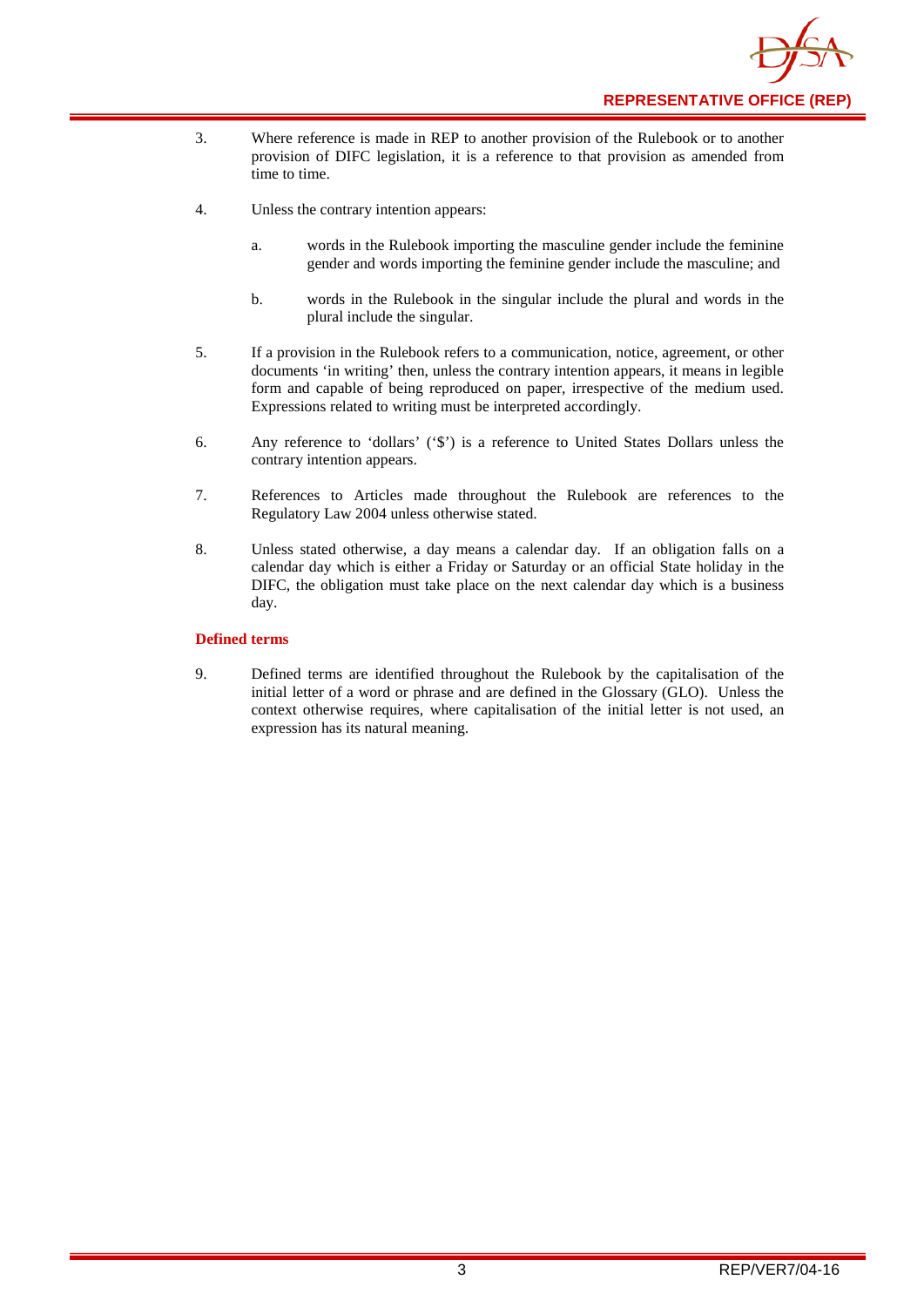

## <span id="page-4-0"></span>**2 AUTHORISATION**

## <span id="page-4-1"></span>**2.1 Licence application**

- **2.1.1** A Person, referred to in this chapter as an applicant, who intends to carry on the Financial Service of Operating a Representative Office must apply to the DFSA for a Licence by completing and submitting the appropriate form in AFN.
- **2.1.2** (1) An application to Operate a Representative Office may only be made by a Person who is:
	- (a) incorporated; and
	- (b) regulated by a Financial Services Regulator

in a jurisdiction other than the DIFC.

(2) The DFSA will not consider an application for a Licence from an applicant who intends to operate in the DIFC as a Domestic Firm.

#### <span id="page-4-2"></span>**2.2 Consideration and assessment of applications**

- **2.2.1** An applicant will only be authorised to carry on the Financial Service of Operating a Representative Office if the DFSA is satisfied that the applicant is fit and proper to hold a Licence. In making this assessment the DFSA may consider:
	- (a) whether the applicant is subject to supervision by a Financial Services Regulator;
	- (b) whether the applicant's Financial Services Regulator in its home state has been made aware of the proposed application and has expressed itself as having no objection to the establishment by the applicant of a Representative Office in the DIFC; and
	- (c) any other relevant matters.

#### **Guidance**

Section 2.2 of the RPP Sourcebook sets out matters which the DFSA takes into consideration when making an assessment of the kind under Rule 2.2.1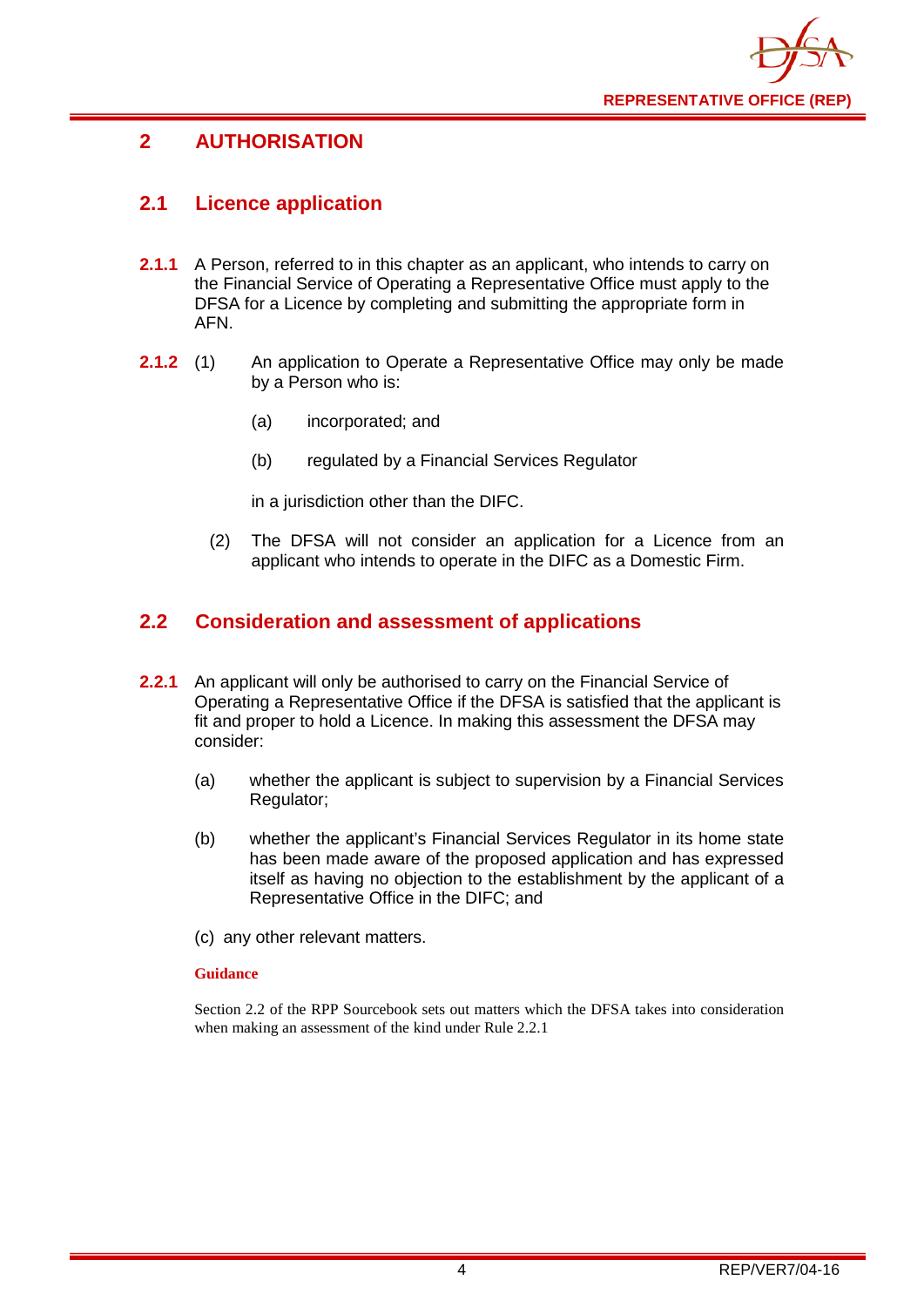

- **2.2.2** In relation to the assessment under Rule 2.2.1:
	- (a) the applicant must demonstrate to the DFSA's satisfaction that it is fit and proper;
	- (b) the applicant must demonstrate to the DFSA's satisfaction that its Principal Representative is fit and proper;
	- (c) the DFSA will consider any matter which may harm or may have harmed the integrity or the reputation of the DFSA or DIFC;
	- (d) the DFSA will consider the activities of the applicant and the associated risks, and accumulation of risks, that those activities pose to the DFSA's objectives described under Article 8; and
	- (e) the DFSA will consider the cumulative effect of factors which, if taken individually, may be regarded as insufficient to give reasonable cause to doubt the fitness and propriety of an applicant.
- **2.2.3** A Representative Office applying to change the scope of its Licence, or to have a condition or restriction varied or withdrawn, must provide the DFSA with written details of the proposed changes.

#### **Guidance**

A Representative Office applying to change the scope of its Licence should bear in mind that it may have to change its legal structure. The process will involve a fundamental review of the Representative Office by the DFSA to ascertain whether the firm meets all the relevant criteria to enable the proposed change in scope of its Licence.

- **2.2.4** For the purposes of Article 9 (2) of the Law Regulating Islamic Financial Business 2004, a Representative Office will not be taken to be holding itself out as conducting Islamic Financial Business in or from the DIFC in circumstances where it:
	- (a) does not represent that it provides, in or from the DIFC, any services that are in accordance with Shari'a; and
	- (b) acts within the scope of its Licence, that is, does not carry on in or from the DIFC a Financial Service other than Operating a Representative Office.

#### **Guidance**

The Law Regulating Islamic Financial Business 2004, contains a prohibition against an Authorised Firm holding itself out as conducting Islamic Financial Business without first obtaining an endorsement to its Licence. An Islamic Financial Institution may operate a Representative Office in the DIFC but it is deemed not to be conducting Islamic Financial Business through its Representative Office. This is because of the limited nature of the financial services activity it is permitted to carry on and because it does not enter into client relationships in the DIFC. Accordingly, there is no requirement to obtain an appropriate endorsement to its Licence and the IFR module does not apply.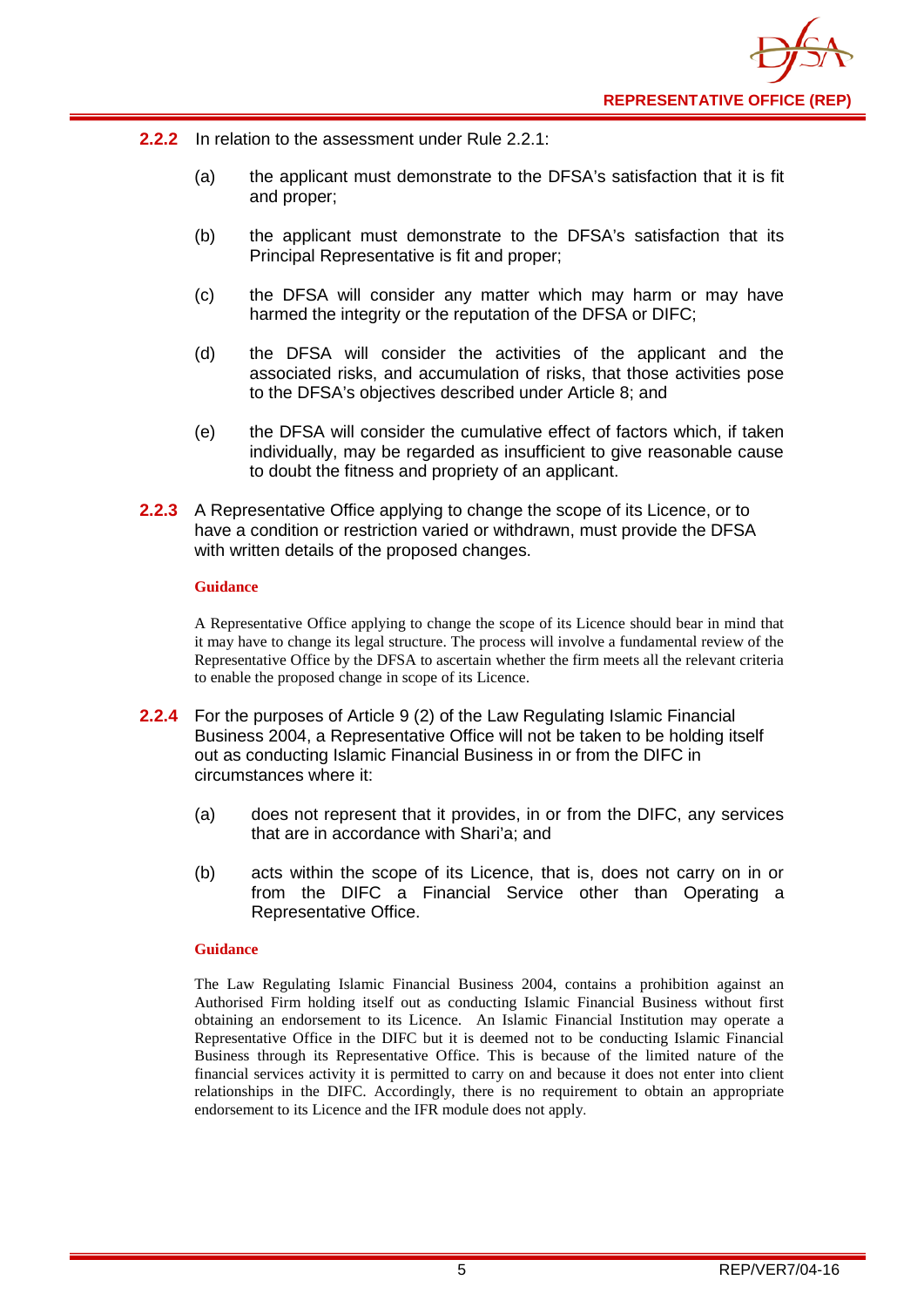

## <span id="page-6-0"></span>**2.3 Withdrawal of a Licence**

- **2.3.1** A Representative Office seeking to have its Licence withdrawn must submit a request in writing stating:
	- (a) the reasons for the request;
	- (b) that it has ceased or will cease to carry on the Financial Service of Operating a Representative Office in or from the DIFC;
	- (c) the date on which it ceased or will cease to carry on the Financial Service of Operating a Representative Office in or from the DIFC;
	- (d) that it has satisfied, or will satisfy, all obligations owed in respect of its business under the Licence; and
	- (e) that there are no other matters relating to its business under the Licence of which the DFSA would reasonably expect to be notified, or might reasonably expect to be resolved, before agreeing to the request.

#### **Guidance**

The DFSA may act on its own initiative to withdraw a Representative Office's Licence. The circumstances in which the DFSA will do so are set out in Article 50(3).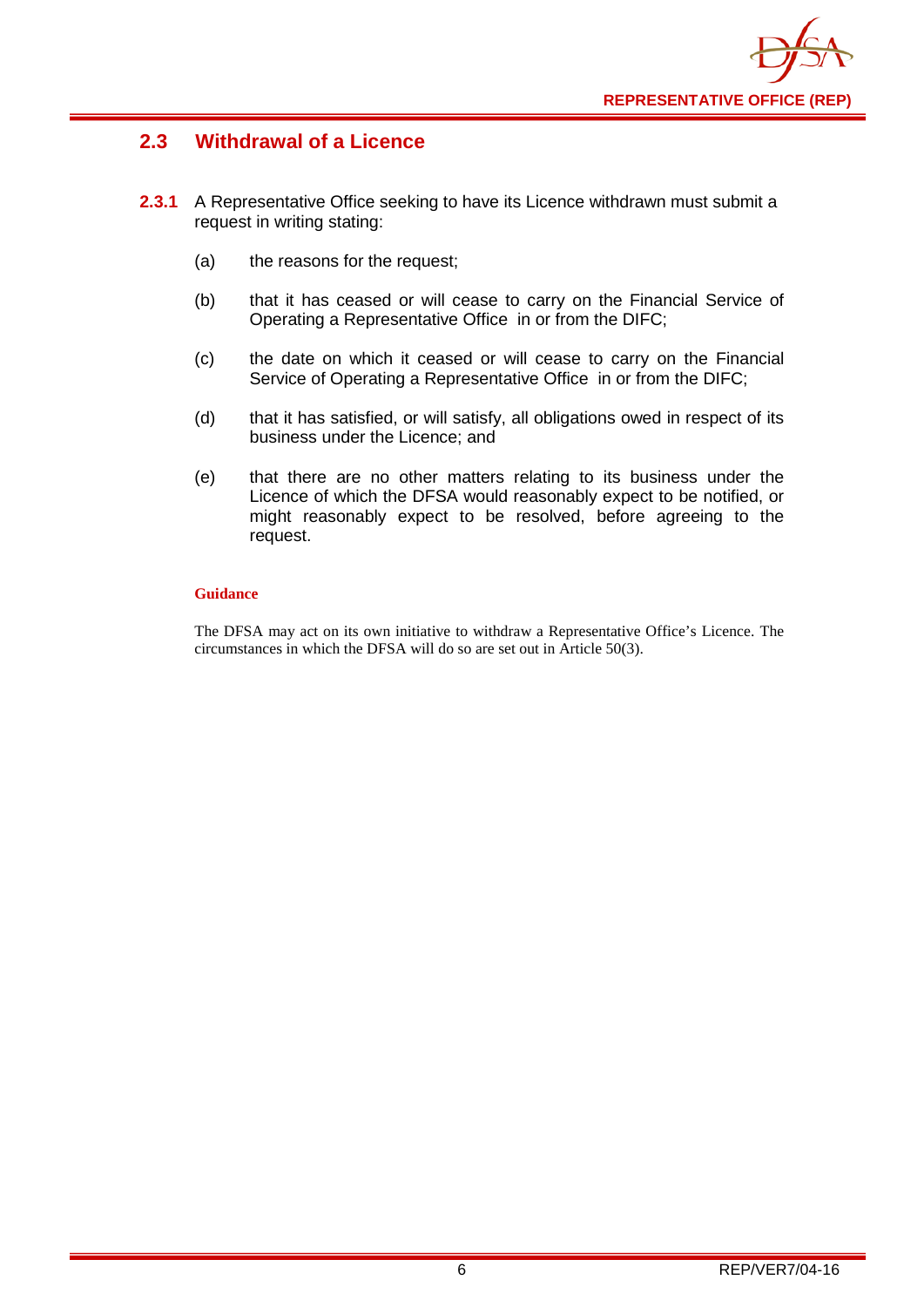

## <span id="page-7-0"></span>**3 CORE PRINCIPLES**

## <span id="page-7-1"></span>**3.1 Application of Principles**

**3.1.1** (1) The four Principles for Representative Offices set out in section 3.2 apply to every Representative Office in accordance with Rule 1.1.1.

#### **Guidance**

- 1. Under Rule 1.1.1(2), the principles apply, unless otherwise stated, only to the Representative Office in its capacity as a branch in the DIFC and not to the institution as a whole.
- 2. The Principles for Representative Offices have the status of Rules and are a general statement of fundamental regulatory requirements which apply alongside the other Rules and also in new or unforeseen situations which may not be covered elsewhere by a specific Rule. Rules in other areas of this module or the Rulebook build upon these fundamental principles. Consequently the Rules and Guidance elsewhere should not be seen as exhausting the implications of the Principles.
- 3. Breaching a Principle for Representative Offices makes a Representative Office liable to disciplinary action, and may indicate that it is no longer fit and proper to carry on a Financial Service or to hold a Licence and the DFSA may consider withdrawing authorisation or the Licence on that basis.
- 4. The onus will be on the DFSA to show that the Representative Office has been at fault in some way, taking into account the standard of conduct required under the Principle in question.

## <span id="page-7-2"></span>**3.2 Principles for Representative Offices**

#### **Principle 1 - Integrity**

**3.2.1** A Representative Office must observe high standards of integrity and fair dealing.

#### **Principle 2 – Due skill, care and diligence**

**3.2.2** In conducting its business activities a Representative Office must act with due skill, care and diligence.

#### **Principle 3 – Resources**

**3.2.3** A Representative Office must maintain and be able to demonstrate the existence of adequate resources to conduct and manage its affairs.

#### **Principle 4 - Relations with regulators**

**3.2.4** A Representative Office must deal with Regulators in an open and cooperative manner and keep the DFSA promptly informed of significant events or anything else relating to the Representative Office of which the DFSA would reasonably expect to be notified.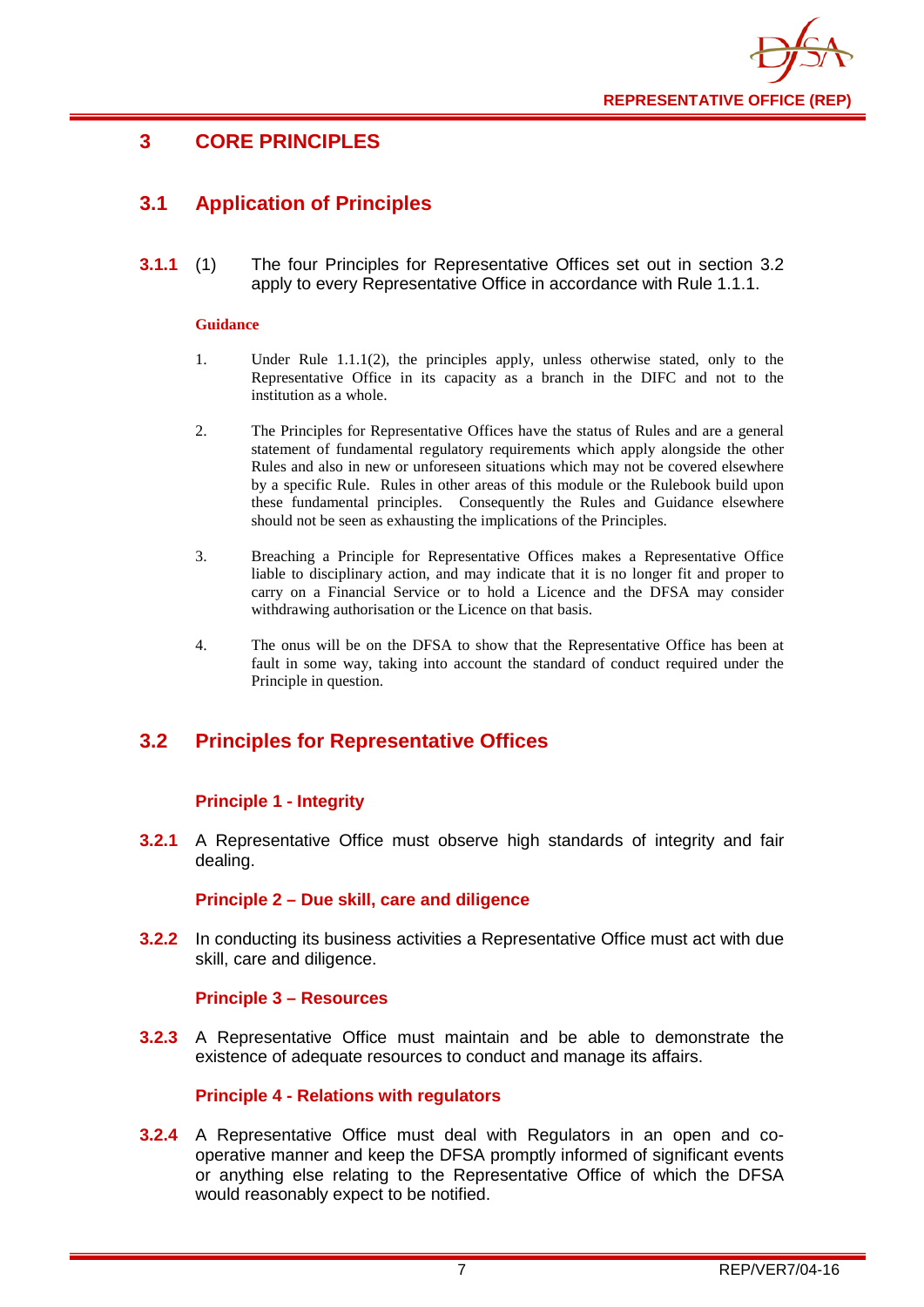

## <span id="page-8-0"></span>**4 GENERAL PROVISIONS**

## <span id="page-8-1"></span>**4.1 General**

- **4.1.1** A Representative Office must have a place of business within the geographical boundaries of the DIFC.
- **4.1.2** (1) A Representative Office must not:
	- (a) share an office with another Authorised Firm, except as provided in (2);
	- (b) represent anyone other than itself or a member of its Group; or
	- (c) permit any staff member to be an Employee of another Authorised Person.
	- (2) A Representative Office may share an office with another Authorised Firm that is a member of the same Group.

#### **Guidance**

The DFSA would not consider that an Authorised Firm is sharing an office if that firm were located in serviced offices which were also the place of business of another Authorised Firm.

## <span id="page-8-2"></span>**4.2 Fitness and Propriety**

- **4.2.1** A Representative Office must at all times be fit and proper to hold a Licence
- **4.2.2** (1) A Representative Office must at all times have a Principal Representative who is resident in the UAE and who has satisfied the DFSA as to fitness and propriety.
	- (2) If the Principal Representative leaves the employment of a Representative Office, the Representative Office must designate a successor as soon as possible, and in any event within 28 days.
	- (3) If the DFSA considers that a Principal Representative designated under (1) or (2) is not fit and proper to fulfil the role for which he has been designated, it will give the Representative Office written notice to this effect.
	- (4) On receipt of a notice under (3), a Representative Office must within 28 days designate a new Principal Representative and notify the DFSA accordingly.
- **4.2.3** A Representative Office must ensure, as far as reasonably practical, that its Employees are fit and proper.

#### **Guidance**

1. Section 2.3 of the RPP Sourcebook sets out matters which the DFSA takes into consideration when making an assessment of the kind under Rule 4.2.3.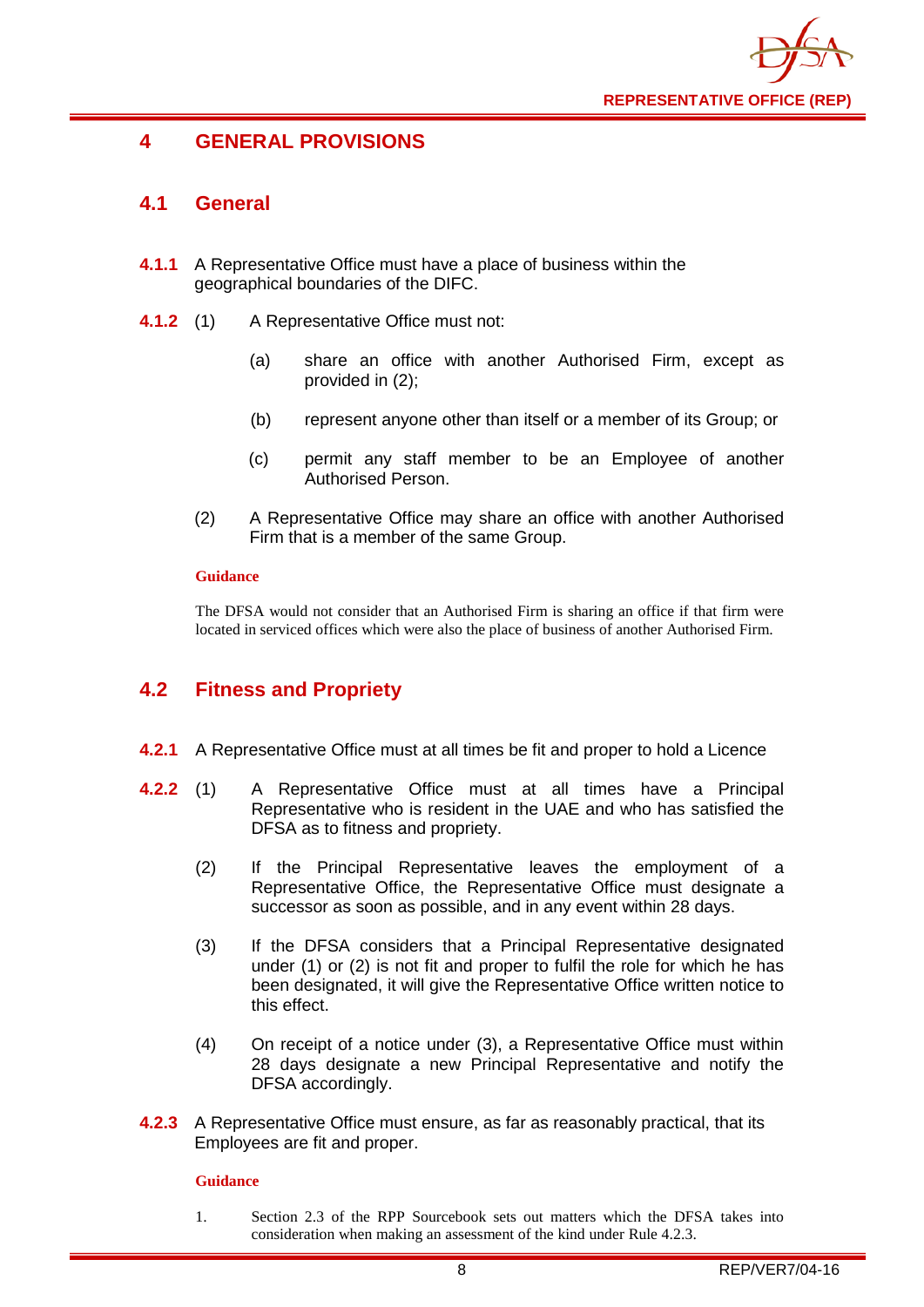

2. Where a Representative Office is no longer fit and proper or where its Principal Representative is no longer fit and proper, it will be in breach of the relevant Rule and the DFSA may take steps to withdraw its Licence. Section 2.3 of the RPP Sourcebook sets out matters which the DFSA takes into consideration when assessing fitness and propriety of a Principal Representative.

## <span id="page-9-0"></span>**4.3 Dealing with property**

**4.3.1** A Representative Office must not hold or control money or other property belonging to another Person except to the extent that this is necessary to deal with its ordinary business operating expenses.

## <span id="page-9-1"></span>**4.4 Solvency**

**4.4.1** A Representative Office must notify the DFSA immediately upon becoming aware that it is unlikely to remain solvent in the near future or that it is insolvent.

#### **Guidance**

The requirement to notify is in respect of the institution of which the Representative Office forms a part.

## <span id="page-9-2"></span>**4.5 Disclosure of regulatory status**

- **4.5.1** A Representative Office must not:
	- (a) hold itself out as able to carry on a Financial Service other than Operating a Representative Office; or
	- (b) otherwise misrepresent its status expressly or by implication.
- **4.5.2** (1) A Representative Office must take reasonable care to ensure that every key business document which is in connection with the Representative Office carrying on the Financial Service of Operating a Representative Office in or from the DIFC includes one of the disclosures under this Rule.
	- (2) A key business document includes letterhead whether issued by post, fax or electronic means, written promotional materials, business cards, and websites but does not include compliment slips, or text messages.
	- (3) The disclosure required under (1) is:
		- (a) 'Regulated by the Dubai Financial Services Authority as a Representative Office'; or
		- (b) 'Regulated by the DFSA as a Representative Office'.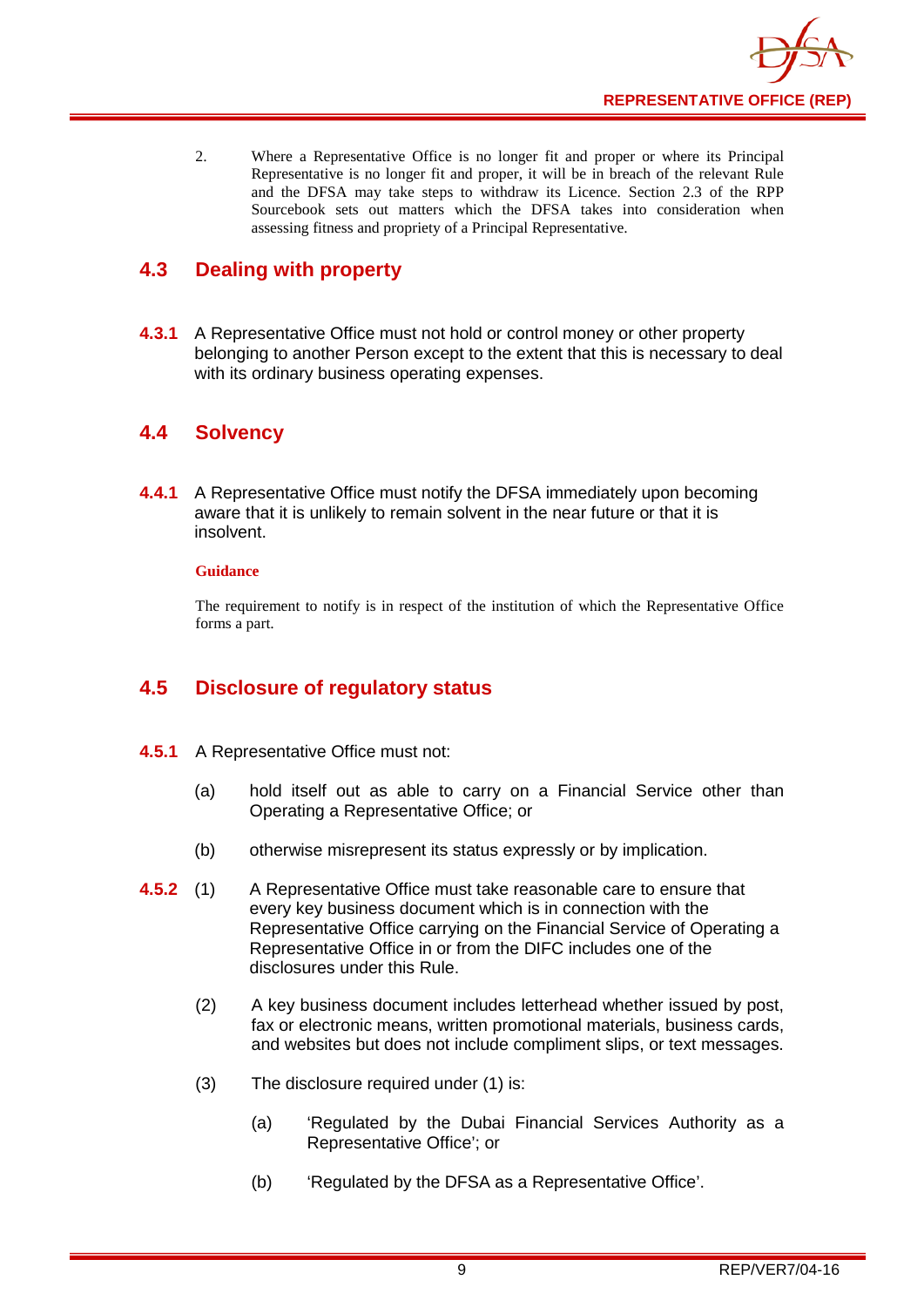

**4.5.3** The DFSA logo must not be reproduced by a Representative Office without express written permission from the DFSA and in accordance with any conditions for use.

## <span id="page-10-0"></span>**4.6 Clear, fair and not misleading**

#### **General**

- **4.6.1** In this section, a "financial product" means an Investment, Insurance Contract, Profit Sharing Investment Account, Deposit or Credit Facility.
- **4.6.2** When communicating information to a Person in relation to a financial product or financial service, a Representative Office must take reasonable steps to ensure that the communication is clear, fair and not misleading.
- **4.6.3** A Representative Office must not, in any form of communication with a Person, attempt to limit or avoid any duty or liability it may have to that Person or any other Person under the Regulatory Law 2004, Rules or any other relevant legislation.

#### **Marketing material**

- **4.6.4** In this section, "marketing material" means any material communicated to a Person in the course of marketing financial services or financial products or effecting introductions where "marketing" and "financial products" have the meaning prescribed in GEN Rule 2.26.1.
- **4.6.5** (1) A Representative Office must ensure that any marketing material communicated to a Person contains the following information:
	- (a) the name of the Representative Office communicating the marketing material and on whose behalf the marketing material is being communicated;
	- (b) the Representative Office's regulatory status as required under Rule 4.5.2; and
	- (c) if the marketing material is directed at a specific class or category of investor, a clear statement to that effect and that no other Person should act upon it.
	- (2) If the marketing material is in the form of an insurance proposal, banking services proposal, prospectus or other offering document, which is capable of acceptance in due course, it must contain in a prominent position, or have attached to it, a statement that clearly:
		- (a) describes the foreign jurisdiction and the legislation in that jurisdiction that applies to the financial product;
		- (b) states the name of the relevant Financial Services Regulator in that jurisdiction;
		- (c) describes the regulatory status accorded to the financial product by that Regulator; and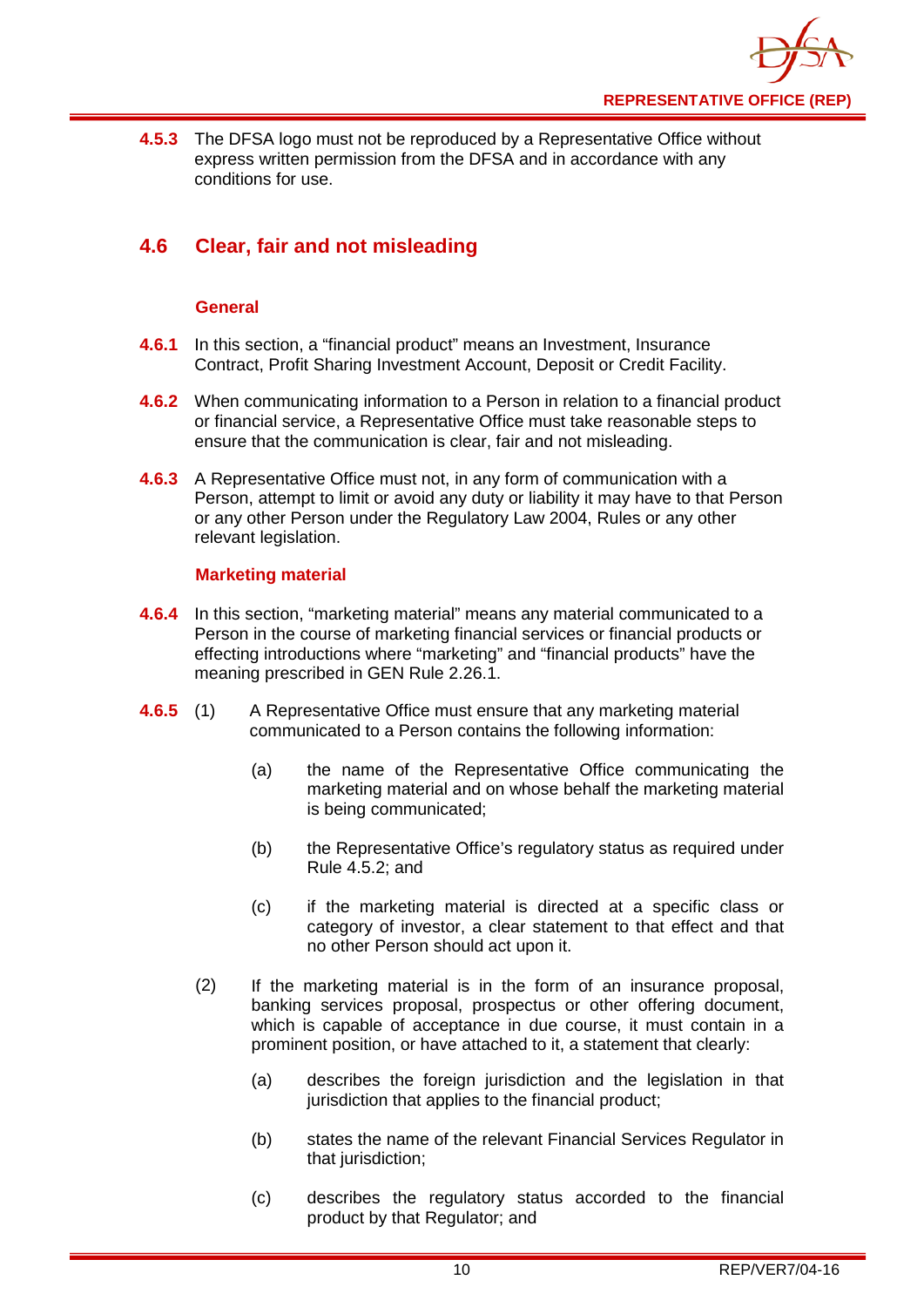

#### (d) includes the following warning:

"This document relates to a financial product which is not subject to any form of regulation or approval by the Dubai Financial Services Authority ("DFSA").

The DFSA has no responsibility for reviewing or verifying any prospectus or other documents in connection with this financial product. Accordingly, the DFSA has not approved this document or any other associated documents nor taken any steps to verify the information set out in this document, and has no responsibility for it.

The financial product to which this document relates may be illiquid and/or subject to restrictions on its resale. Prospective purchasers should conduct their own due diligence on the financial product .

If you do not understand the contents of this document you should consult an authorised financial adviser";

- (3) A Representative Office which must not distribute such marketing material if it becomes aware that the Person offering the financial product or financial service to which the material relates is in breach of a regulatory or legal requirement that applies to that Person in relation to that product or service.
- **4.6.6** A Representative Office must take reasonable steps to ensure that no Person communicates or otherwise uses the marketing material on behalf of the Representative Office in a manner that amounts to a breach of the requirements in this section.

#### **Past performance and forecasts**

**4.6.7** A Representative Office must ensure that any marketing material containing information or representations relating to past performance, or any future forecast based on past performance or other assumptions, which is provided to a Person is clear, fair and not misleading and contains a prominent warning that past performance is not necessarily a reliable indicator of future results.

#### <span id="page-11-0"></span>**4.7 Marketing of Foreign Funds**

- **4.7.1** (1) A Representative Office must not market a Unit of a Foreign Fund unless the Fund meets the criteria either for a Designated Fund under Rule 4.7.2 or for a non-Designated Fund under Rule 4.7.3.
	- (2) In this section "market" has the meaning prescribed to "marketing" under GEN Rule 2.26.1.
- **4.7.2** A Representative Office may market a Unit of a Foreign Fund where:
	- (a) the Fund is a Designated Fund in a Recognised Jurisdiction; and
	- (b) if the Fund is a Property Fund, the requirements in Rule 4.7.4 are satisfied.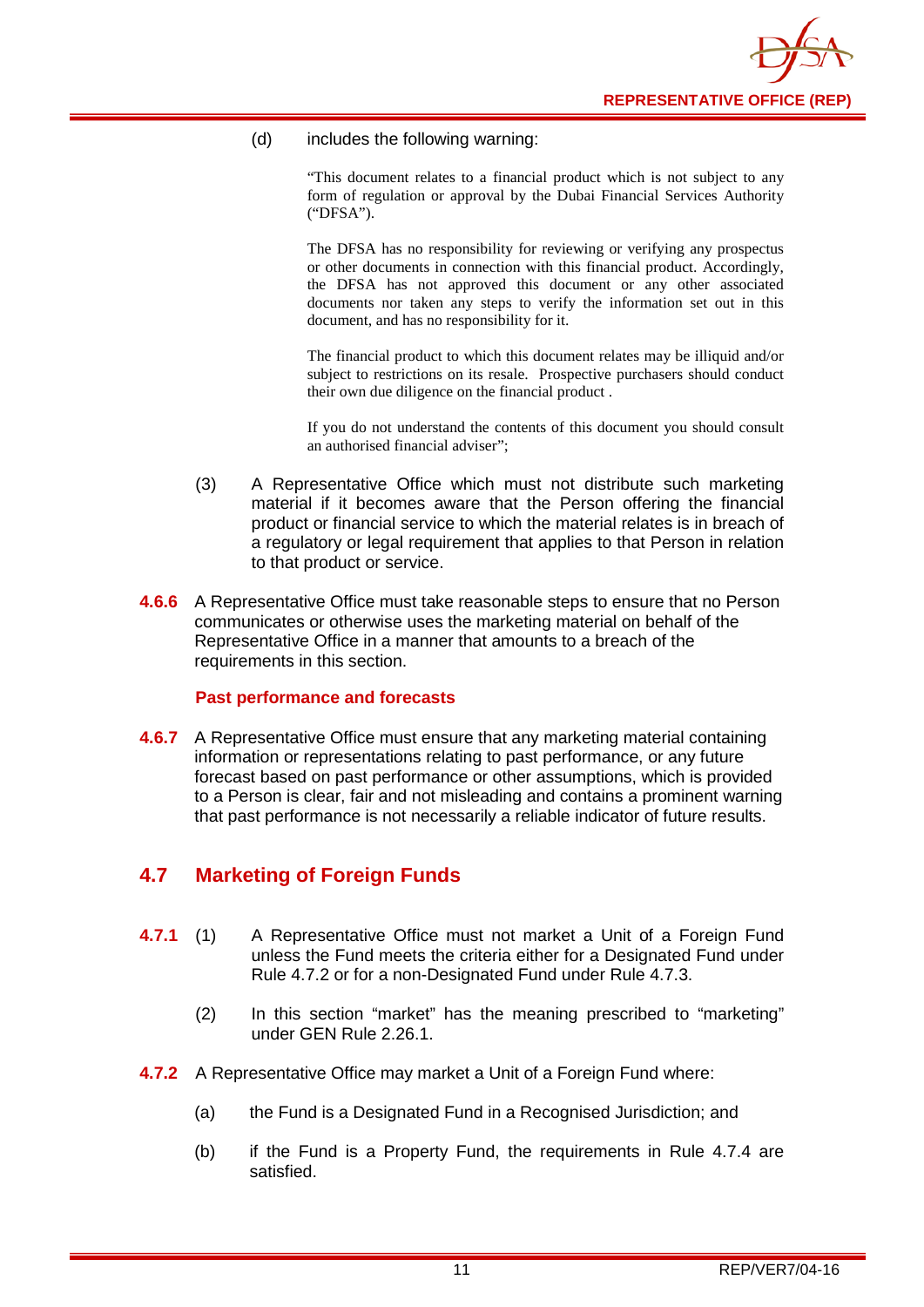

#### **Guidance**

In relation to the requirements of Rules 4.7.2 and 4.7.3, in respect of Recognised Jurisdictions and Designated Funds, the DFSA has issued and published a Recognised Jurisdictions Notice on its website which sets out the list of Recognised Jurisdictions and which also specifies the Designated Funds.

- **4.7.3** (1) A Representative Office may market a Unit of a Foreign Fund where:
	- (a) one or more of the following apply:
		- (i) the custodian of the Fund meets one of the requirements in (4) and the investment manager of the Fund meets one of the requirements in (5);
		- (ii) both the custody and investment management activities of the Fund are performed by a Person who meets the requirements in (6); or
		- (iii) the Fund has been rated in accordance with the requirement in (7);

and

- (b) if the Fund is a Property Fund, the requirements in Rule 4.7.4 are satisfied.
- (2) For the purposes of (1)(a), the "custodian" is a Person who is retained by the Fund, the Fund Manager or the Fund's Directors or Partners under a commercial arrangement which is not an employee contract of service to safeguard the Fund's assets.
- (3) For the purposes of (1)(a), the "investment manager" is a Person who is retained by the Fund, the Fund Manager or the Fund's Directors or Partners under a commercial arrangement which is not an employee contract of service to manage the Fund's assets.
- (4) For the purposes of  $(1)(a)(i)$ , the custodian must be:
	- (a) an Eligible Custodian;
	- (b) a member of a Group that is subject to consolidated supervision by a Financial Services Regulator in a Recognised Jurisdiction and the activities of the custodian are included within the scope of that supervision;
	- (c) appointed under an agreement by a Person who is subject to supervision by a Financial Services Regulator in a Recognised Jurisdiction and the agreement is in accordance with the requirements of that Regulator; or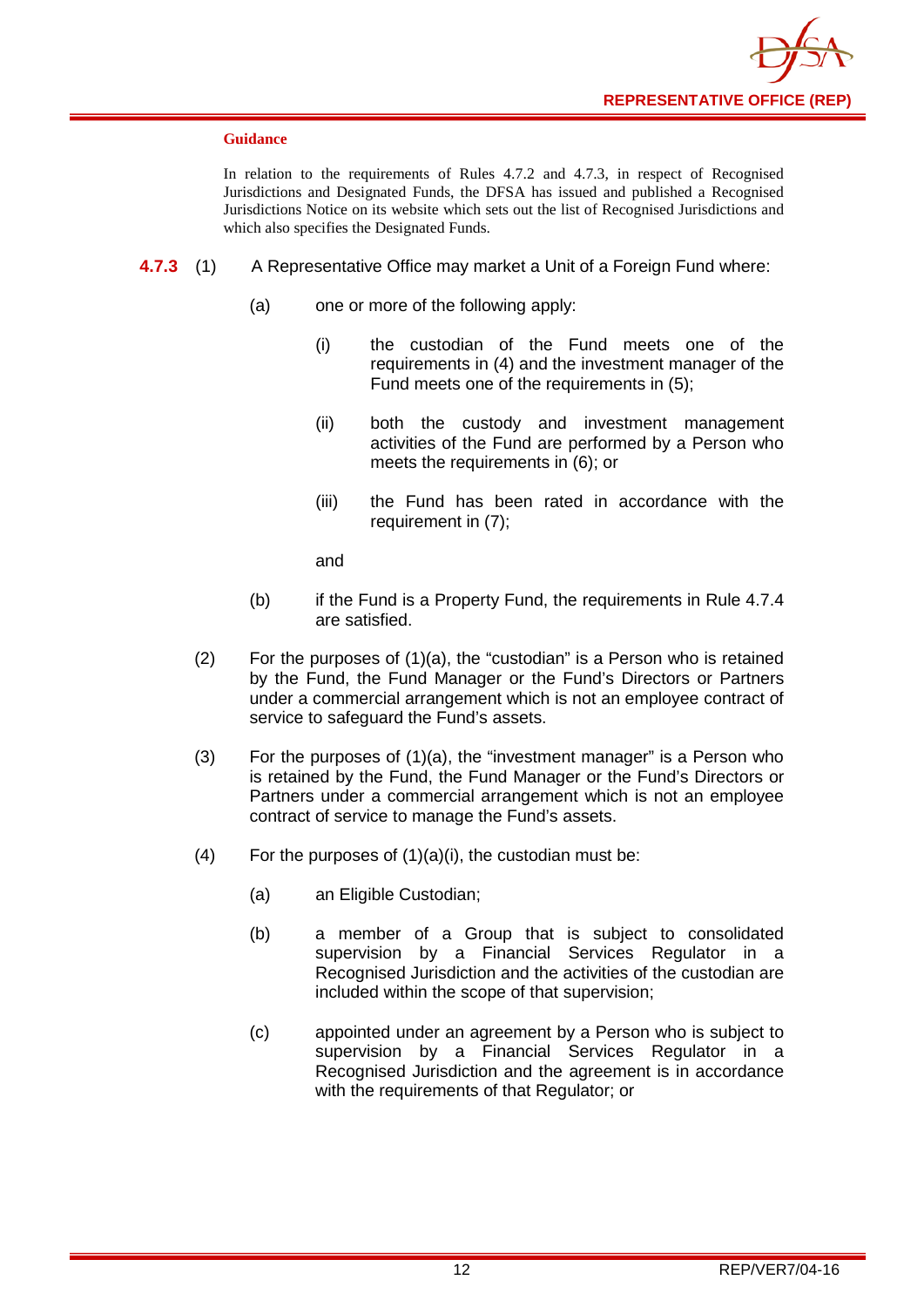

- (d) a Person as to whom the Representative Office is satisfied has adequate custody and asset safety arrangements in respect of the Foreign Fund after performing due diligence taking into consideration each of the following factors:
	- (i) whether the Person providing custody is authorised and supervised by a Financial Services Regulator for the purposes of providing custody;
	- (ii) the extent of segregation of assets;
	- (iii) independence and management of conflicts of interests;
	- (iv) the terms of the safe custody agreement; and
	- (v) periodic reporting requirements.
- $(5)$  For the purposes of  $(1)(a)(i)$ , the investment manager must be a Person who is:
	- (a) authorised and supervised by the DFSA or a Financial Services Regulator located in a Recognised Jurisdiction;
	- (b) a member of a Group that is subject to consolidated supervision by a Financial Services Regulator in a Recognised Jurisdiction and the activities of the investment manager are included within the scope of the supervision; or
	- (c) appointed under an agreement by another Person who is subject to supervision by a Financial Services Regulator in a Recognised Jurisdiction and the agreement is in accordance with the requirements of the Regulator.
- (6) For the purposes of  $(1)(a)(ii)$ , the Person carrying out both the custody and investment management activities of the Fund must be a Person who is:
	- (a) authorised and supervised by the DFSA or a Financial Services Regulator located in a Recognised Jurisdiction in respect of both of its custody and investment management activities;
	- (b) a member of a Group that is subject to consolidated supervision by a Financial Services Regulator in a Recognised Jurisdiction and its custody and investment management activities are included within the scope of that supervision; or
	- (c) appointed under an agreement by another Person who is subject to supervision by a Financial Services Regulator in a Recognised Jurisdiction and the agreement is in accordance with the requirements of that Regulator.
- (7) The requirement in (1)(a)(iii) in respect of the Foreign Fund is that the Fund has been rated or graded as at least "investment grade" by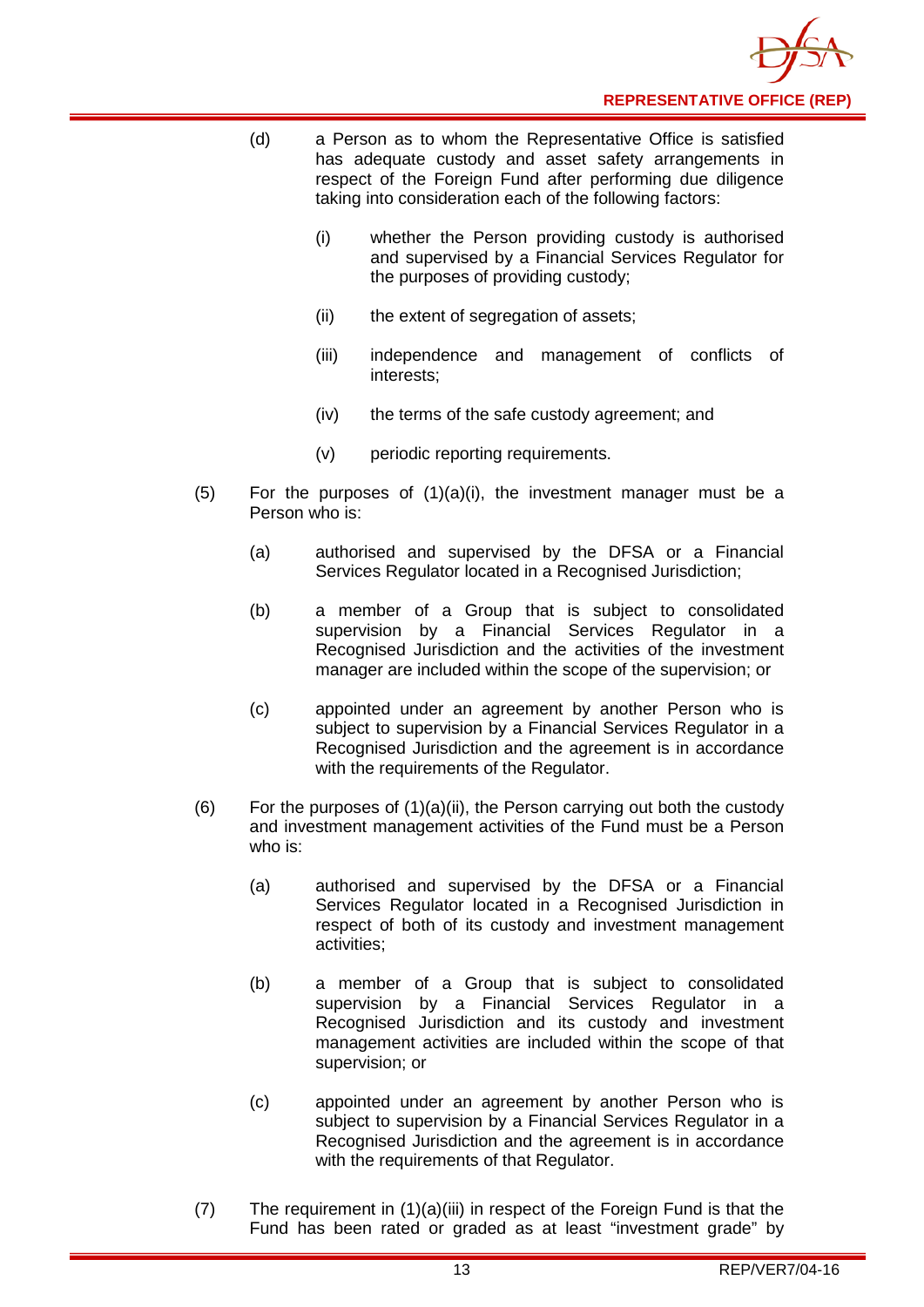

Moody's, Fitch or Standard & Poor's or such other international rating agency as may be recognised by the DFSA.

- **4.7.4** (1) A Representative Office must ensure that it does not market a Unit of a Foreign Fund which is a Property Fund unless:
	- (a) the Fund is a closed-ended structure; and
	- (b) the Fund is listed and traded on an Authorised Market Institution or on an exchange regulated in a Recognised Jurisdiction, unless the Units are to be Offered, issued or sold by means only of Private Placement.
	- (2) For the purposes of (1), a "Property Fund" is a Foreign Fund in respect of which 60% or more of the Fund's assets comprise Real Property, Property Related Assets or Units in another Property Fund.

#### **Guidance**

A closed ended legal structure is an investment vehicle used by a Fund that does not continuously issue or redeem Units based on the net asset value of the Fund.

#### <span id="page-14-0"></span>**4.8 Record keeping**

**4.8.1** A Representative Office must, for a minimum of six years, maintain sufficient records in relation to each activity and function of the Representative Office. These must include, where applicable any marketing material (as defined under Rule 4.6.4) issued, distributed or otherwise communicated by, or on behalf of, the Representative Office.

#### <span id="page-14-1"></span>**4.9 Communication with the DFSA**

**4.9.1** A Representative Office must ensure that any communication with the DFSA is conducted in the English language.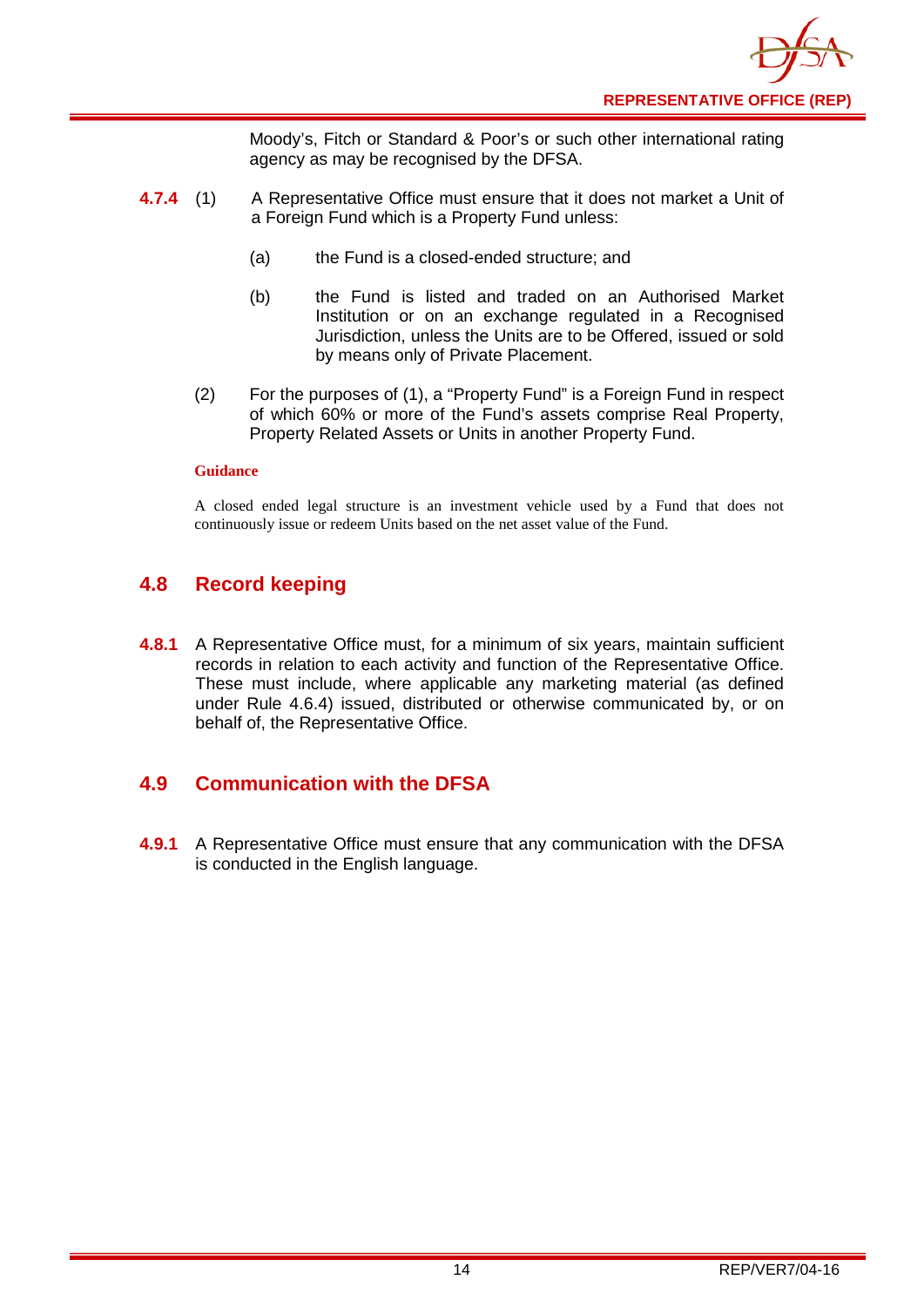

## <span id="page-15-0"></span>**5 REGULATORY PROCESSES**

## <span id="page-15-1"></span>**5.1 Notifications**

- **5.1.1** A Representative Office must notify the DFSA as soon as reasonably practical of any change in its:
	- (a) name;
	- (b) legal status;
	- (c) Controller(s); or
	- (d) address.
- **5.1.2** A Representative Office must notify the DFSA as soon as reasonably practical of:
	- (a) any breach of a Rule or of a provision of DFSA-administered legislation by the Representative Office; and
	- (b) any materially adverse information which would on reasonable grounds be considered likely to affect the fitness and propriety of the Representative Office or Principal Representative.

## <span id="page-15-2"></span>**5.2 Lead regulation**

**5.2.1** If requested by the DFSA, a Representative Office must provide the DFSA with information that it or another member of its Group has provided to a Financial Services Regulator.

#### **Guidance**

- 1. Under Article 39 the DFSA may exercise its powers for the purpose of assisting other regulators or agencies.
- 2. The DFSA may also delegate functions and powers to representatives of other regulators or agencies as prescribed in Article 40.

## <span id="page-15-3"></span>**5.3 Accuracy of information**

- **5.3.1** A Representative Office must take reasonable steps to ensure that all information that it provides to the DFSA in accordance with any legislation applicable in the DIFC is:
	- (a) factually accurate or, in the case of estimates and judgements, fairly and properly based; and
	- (b) complete, in that it should include anything of which the DFSA would reasonably expect to be notified.